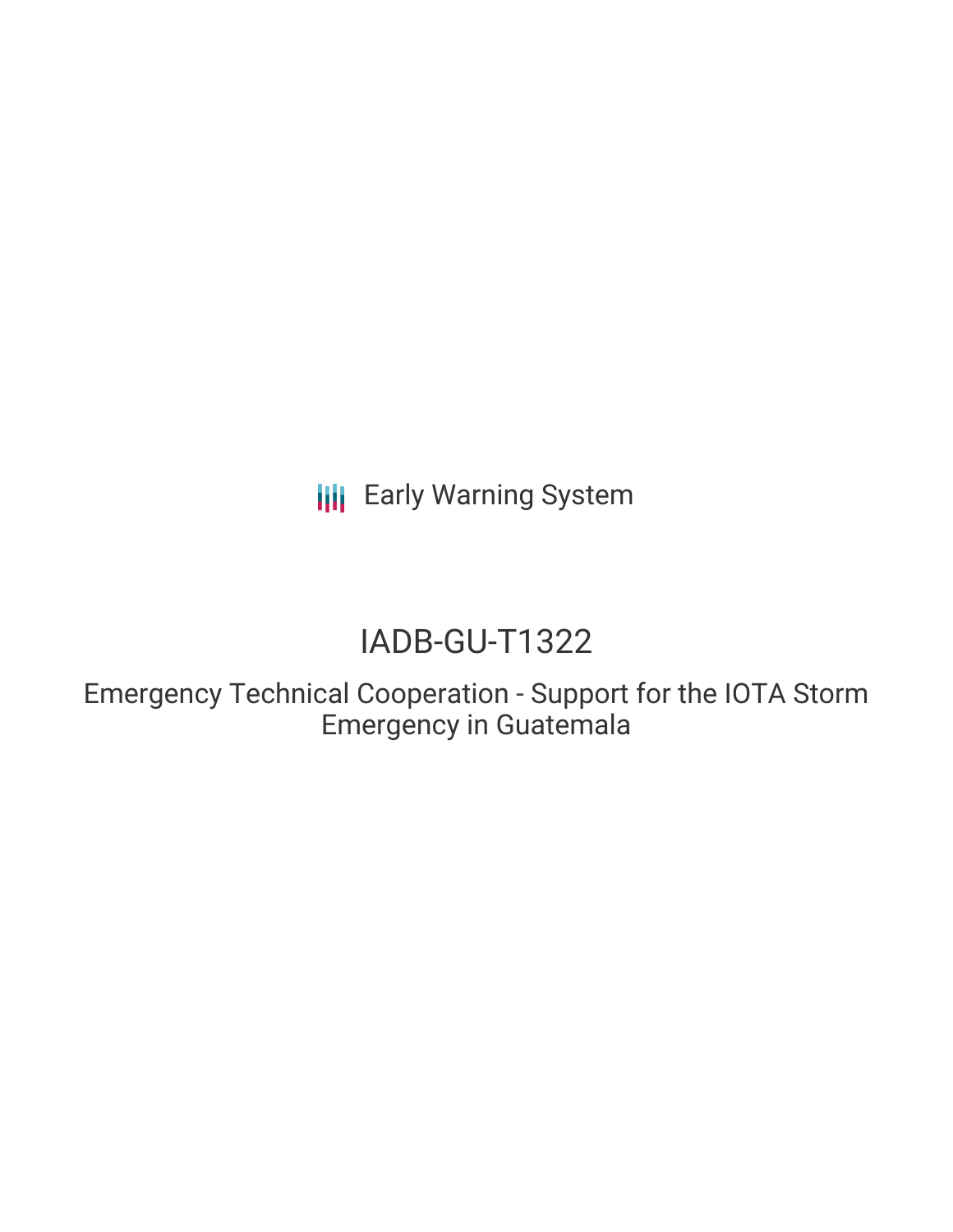

#### **Quick Facts**

| <b>Countries</b>               | Guatemala                                    |
|--------------------------------|----------------------------------------------|
| <b>Financial Institutions</b>  | Inter-American Development Bank (IADB)       |
| <b>Status</b>                  | Approved                                     |
| <b>Bank Risk Rating</b>        | C                                            |
| <b>Borrower</b>                | Government of Guatemala                      |
| <b>Sectors</b>                 | Humanitarian Response, Technical Cooperation |
| <b>Investment Type(s)</b>      | Grant                                        |
| <b>Investment Amount (USD)</b> | $$0.20$ million                              |
| <b>Project Cost (USD)</b>      | \$0.20 million                               |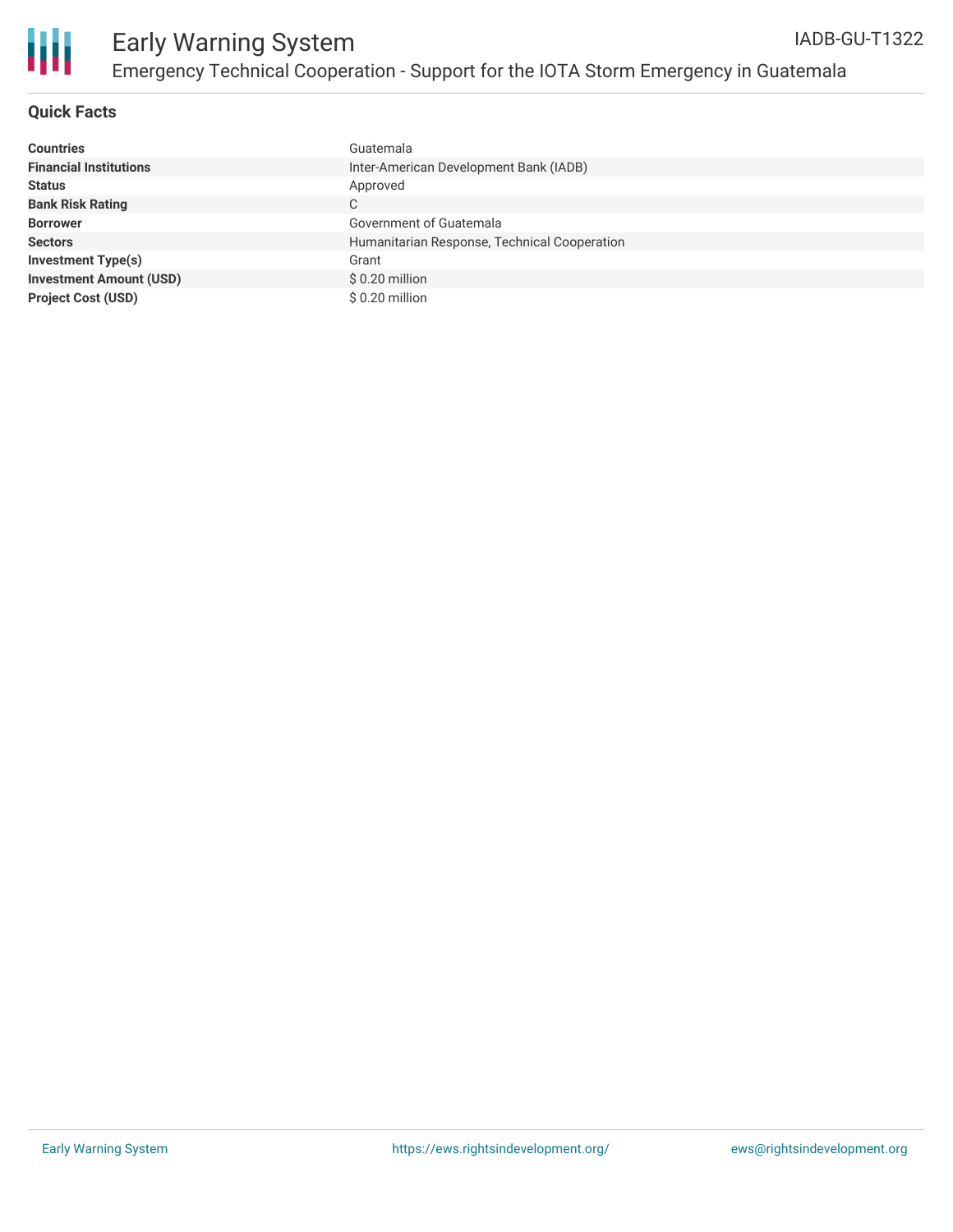



#### **Project Description**

The objective of the proposed emergency assistance is to support the Republic of Guatemala in the provision of humanitarian aid to those affected by tropical storm IOTA in order to mitigate the emergency situation.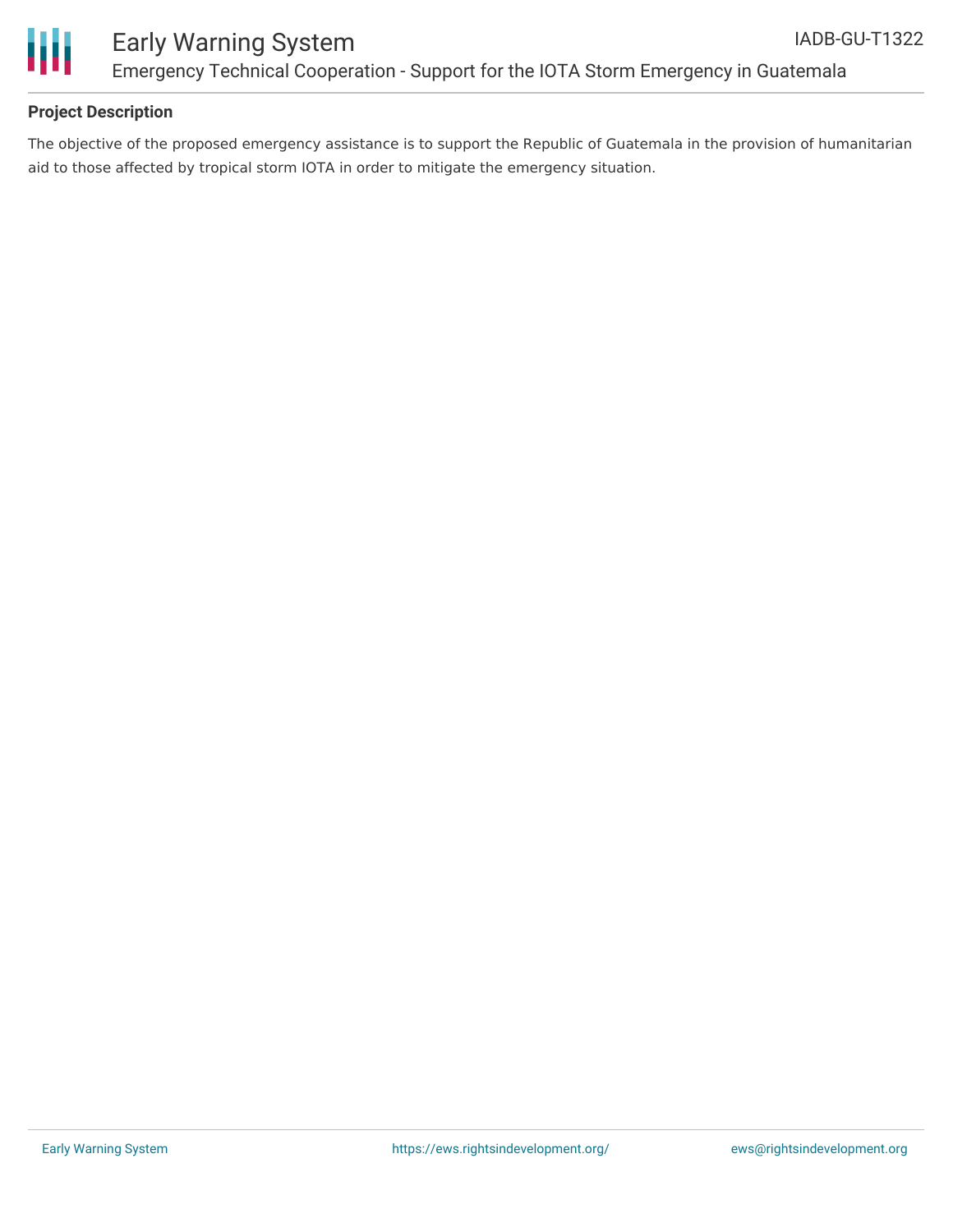

#### Early Warning System Emergency Technical Cooperation - Support for the IOTA Storm Emergency in Guatemala IADB-GU-T1322

#### **Investment Description**

• Inter-American Development Bank (IADB)